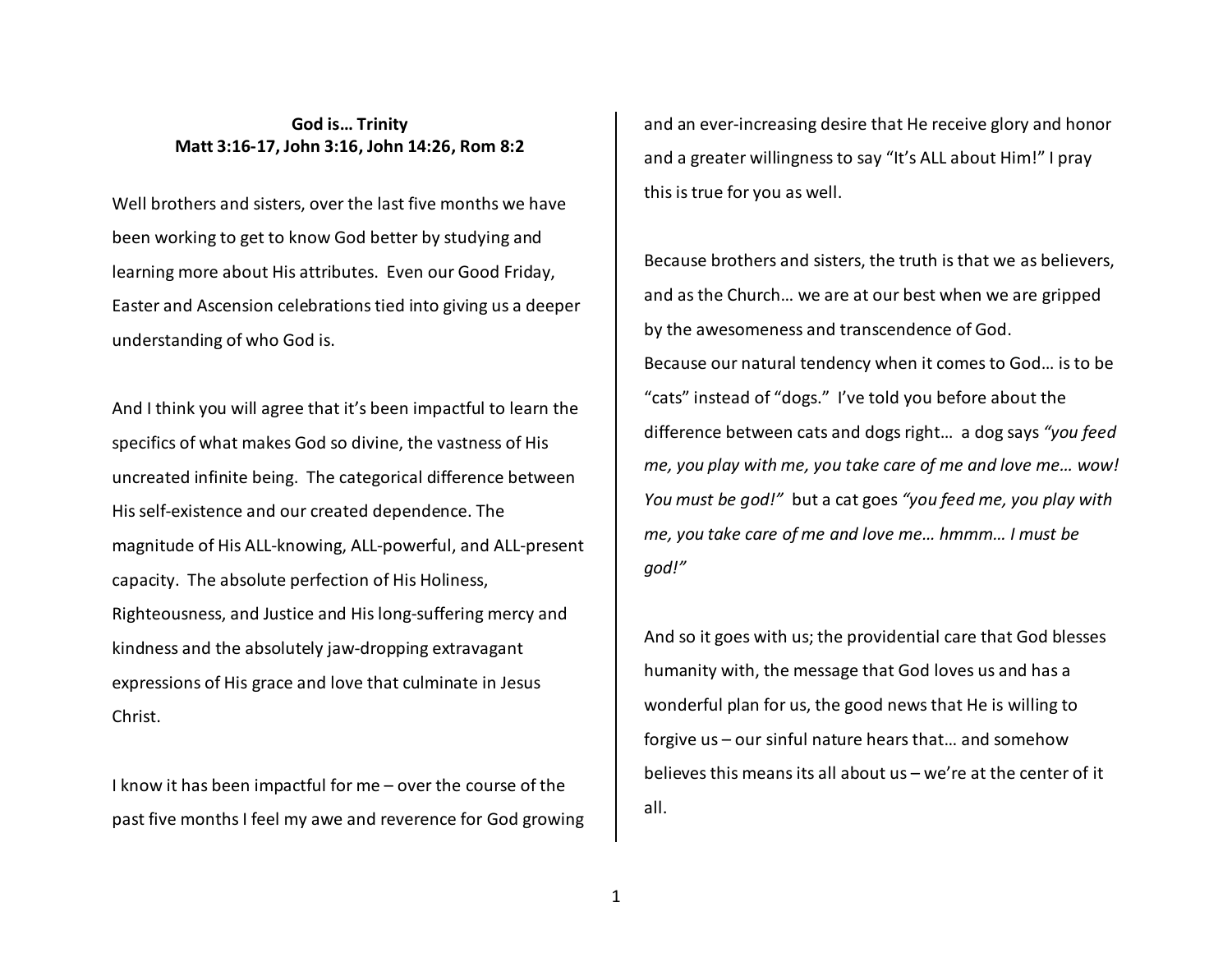But getting to know who God really is, as He reveals Himself in the scripture, flips that around. It's hard to stay focused on ourselves as the center when we realize that the entire universe is dependant upon the will of God to continue to exist… It's difficult to maintain our puffed-up sense of self importance when we realize that everything there is to know, or could be theoretically known or exist –like a multi-verse– comes from God and is already known by God.

And when this flip happens, when we decrease and Godincreases, we truly appreciate the significance of God drawing near to us, to be in relationship to us. As David says in Psalm 8:4 *"what is mankind that you are mindful of them? Human beings that you should care for them?"*

So let us continue then, to increase our appreciation for God's close and personal relationship with us by digging deeper into His self-revelation about His being, and learn what scripture has to say about His person and His essence.

Now what we have learned about God thus far as we have looked at His attributes, can be divided into two categories; communicable and incommunicable.

Incommunicable attributes are characteristics of God that we can't relate to or know anything about from our own experience; such as God's self existence, being uncreated and eternal without beginning or end, being infinite and so on…

His communicable attributes are characteristics that we do have a degree of experience with; such as goodness, mercy, love, knowledge… even though our experience is sin-tainted and extremely limited in comparison.

And our sin-tainted limited experience of these things illustrates why we need the assistance of Scriptural revelation to learn about God. It corrects our limited, sin-affected experiences and prevents us from incorrectly projecting these understandings on God. The best example of that right now is how scripture corrects our cultural understanding of love so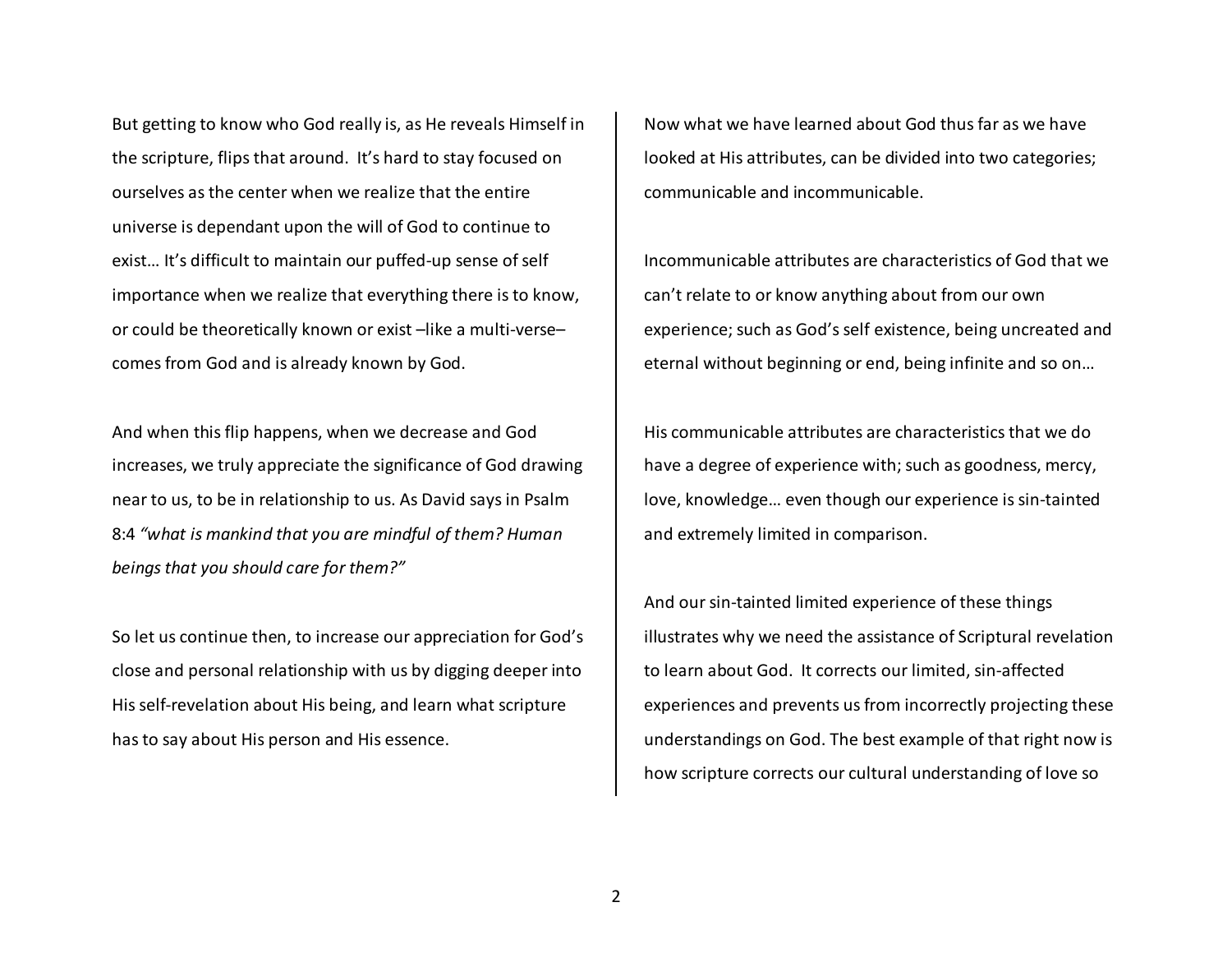we don't misunderstand God's love or what it means when the scripture teaches us that *God* is love.

And scripture also reveals things to us about God that we would never be able to come up with on our own, regardless of what we may have personally experienced with Him, or how insightful we might be in drawing logical conclusions about being infinite and eternal creator.

Brothers and sisters, without the assistance of the scriptures we would never know that God is a Trinity, that He is three in one, one in three and this is the defining and unique characteristic of His person and essence.

If you compare what God reveals about Himself in the Holy Bible to what other religions claim about God you'll see that this Trinitarian revelation of His person and essence is unique to the scriptures and the Christian faith and it is one of the reasons why we consider what the bible says about God to be the correct revelation of who He is.

Because every other religion tends to either project humanlike characteristics onto the person and essence of their gods like the Greek or Romans gods, or the personality and essence of being god is eclipsed by the reality of how vast and immense being divine truly is and it becomes an impersonal divine force, like Brahman or Nirvana in eastern religions.

Which shows, that in spite of all the spirituality, devotion, or charity which these religions inspire, their god(s) are not the one true and living God who reveals Himself in the scripture, rather they are idols and ideals that reflect our humanity and not the true divinity. It's still about us… but God's person and essence being three in one and one in three, that doesn't reflect anything of being human, of our person and essence, its not the kind of thing we'd project on to God.

So the first thing about God being Trinity that we can learn this morning, is that it gives support to the scriptures claim being the one and only authorized revelation of the true God, and the resulting Christian faith as the one true religion.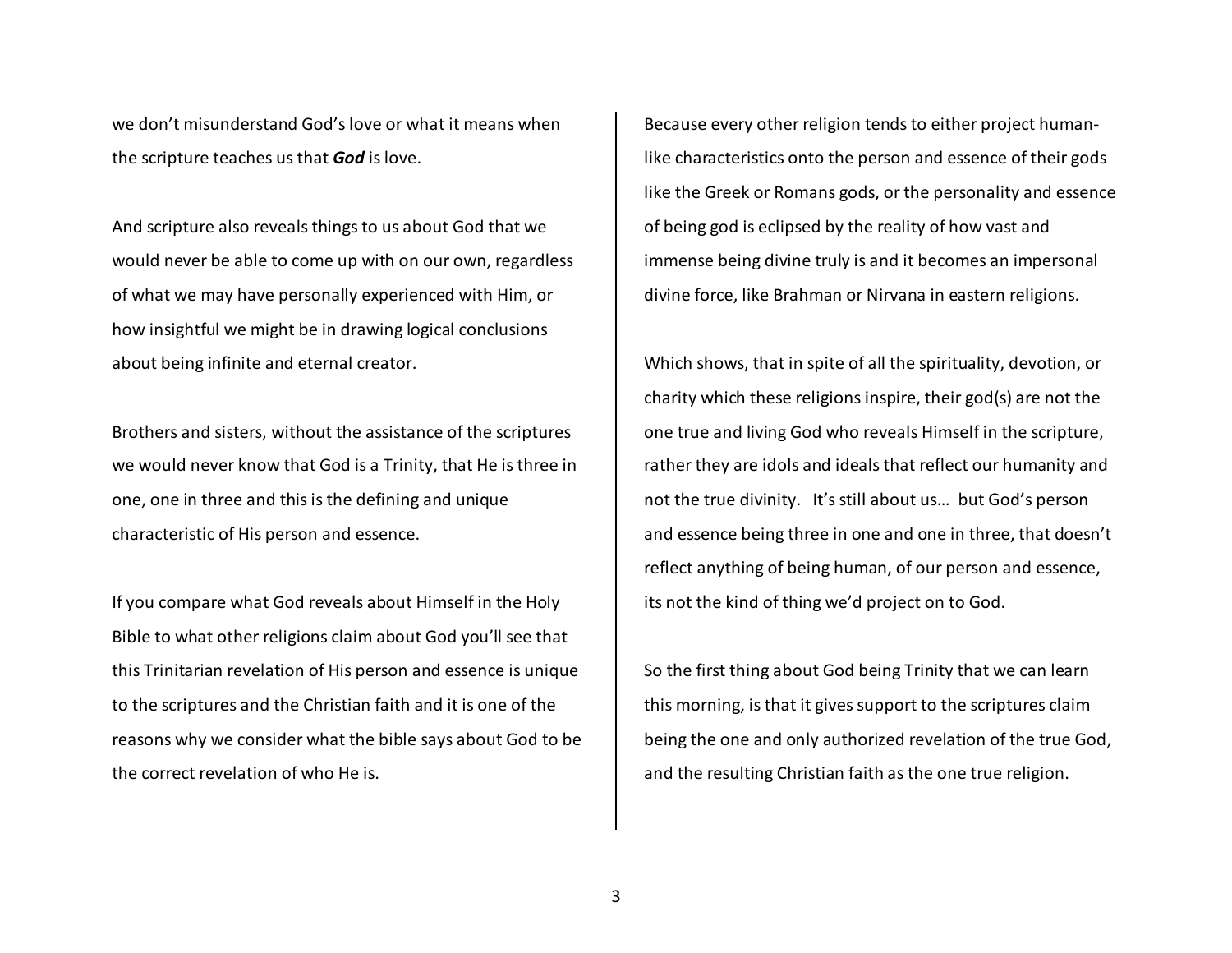And the second thing we need to know about God being Trinity is that its revelation in the scriptures is indirect. You won't actually find the word "trinity" anywhere in the scriptures, there is no specific passage of scripture where the entirety of the trinitarian relationship in all its complexities and nuances is clearly articulated.

To quote theologian Louis Berkhof; *"The bible never deals with the doctrine of the Trinity as an abstract truth. But reveals the trinitarian life in its various relations as a living reality; to a certain extent in connection with the works of creation and providence, but particularly in relation to the work of redemption."* (Systematic Theology pg.85)

We see this taking place in the first three verses of scripture as God creates the world. In the beginning GOD… and then in vs. 2 we read and the SPIRIT of God… was hovering over the waters. Then vs. 3 and God SAID "*let there Be!*" This is the Word of God, present at the creation, doing the work of creation as Psalm 33:6 attests; *"By the word of Yahweh the heavens were made…"* So, here we have trinitarian revelation

of God with distinctions made between God and the Spirit and His Word in the work of creation.

Later in the O.T. we are introduced to the Angel of Yahweh, who is on one hand identified on par with Yahweh as His messenger and yet distinguished from Him. An example of this is in Gen 16 the Angel of Yahweh appears to Hagar and instructs her to return to Sarah, and scripture records Hagar speaking of this encounter in vs. 13 saying *"She gave this name to Yahweh who spoke to her: "You are the God who sees me," for she said, "I have now seen the One who sees me."*

And Then we have instances like Isaiah 48:12 where the speaker is clearly someone who is God because he says "*I am he; I am the first and I am the last*." But then in vs. 16 the speaker clearly distinguishes Himself from two other divine persons saying *"the Sovereign Yahweh has sent me, endowed with his Spirit."*

These are some clear indications that while the O.T. definitely emphasizes the oneness, the unity of God's essence in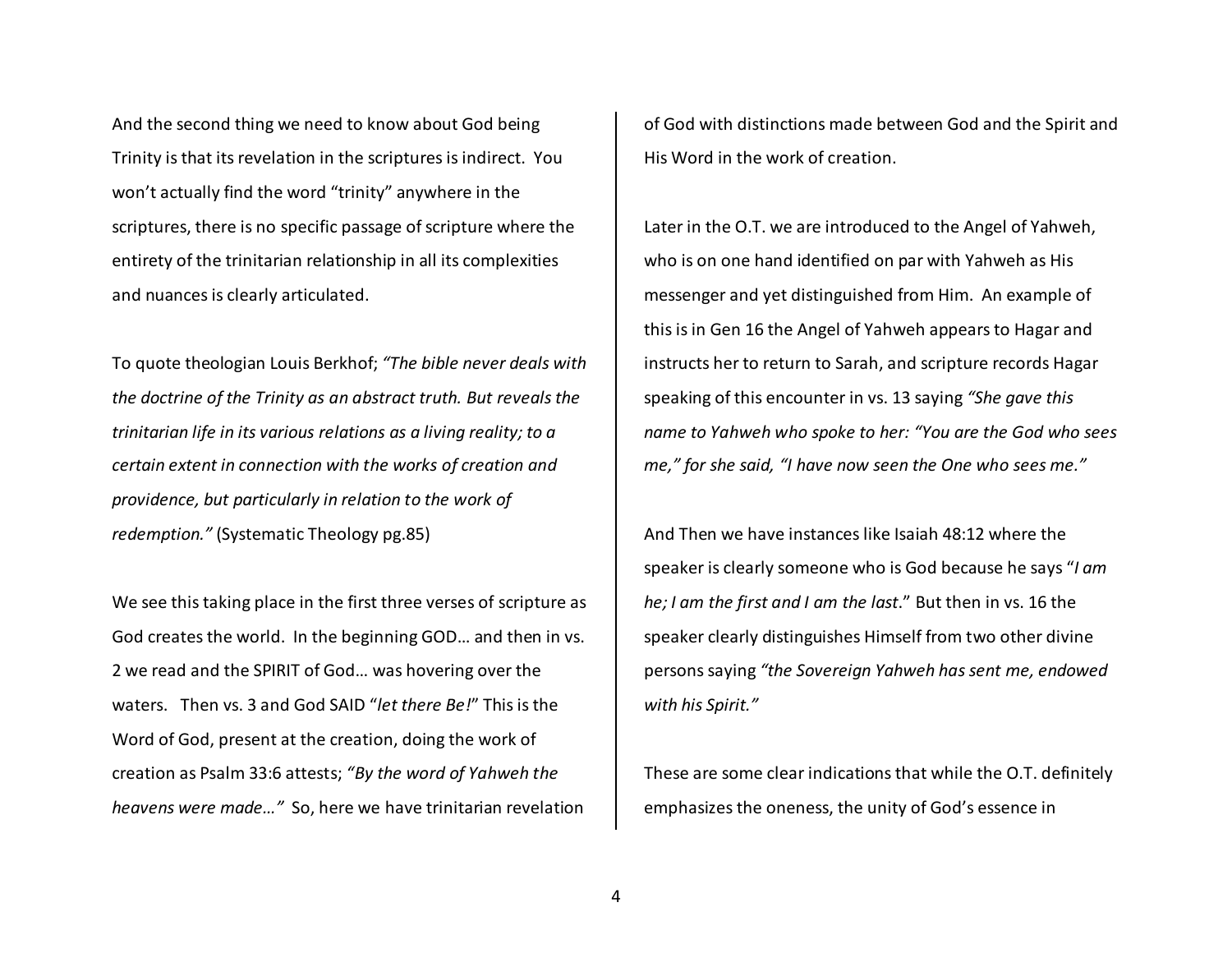contrast to the multiple gods and idols of the gentiles – there are divine distinctions of personhood in God with regards to His Spirit and someone else who appears as an angel, the Word of God, and a messiah figure.

Now all of this is going to become much clearer in the N.T. because the specifics of God's redemptive plan are going to become much clearer. We often say that the N.T. is in the O.T. but its concealed, and the O.T. is very much in the N.T. because it's been revealed, and that's also how it works with references to the persons and essence of God as well.

And there's no other passage where transition is more evident that John 1 where the Word is clearly identified as God and in vs. 14 clearly identified as the person of the Godhead who becomes incarnate as Jesus Christ.

And the passages selected for our scripture readings this morning are also illustrative of the increasing clarity that is given to describing the relationship between these divine persons who are all given equal consideration as being God. In Mathew 3 at the baptism of Jesus, you have the voice from Heaven, the Holy Spirit descending from heaven, and Jesus being referred to as "Son" by the voice from heaven.

John 3:16 clearly connects the persons of Father and the Son and their working together for the purpose bringing eternal life to the world to save people from perishing.

In John 14:26 we have Jesus speaking of the work the Holy Spirit will be sent by the Father to do, and in Romans 8:2 Paul states that Jesus and the Holy Spirit work together to bring freedom from sin and death.

And finally, Jesus himself specifies the persons of the Godhead in Mathew 28:19 when He commands us to work with Him in making disciples – which we do by baptizing people in the name of… the Father, Son and Holy Spirit.

These are but a few examples of how the distinctions between the divine persons grow more explicit and specific as God's plan of redemption is accomplished and carried out by Jesus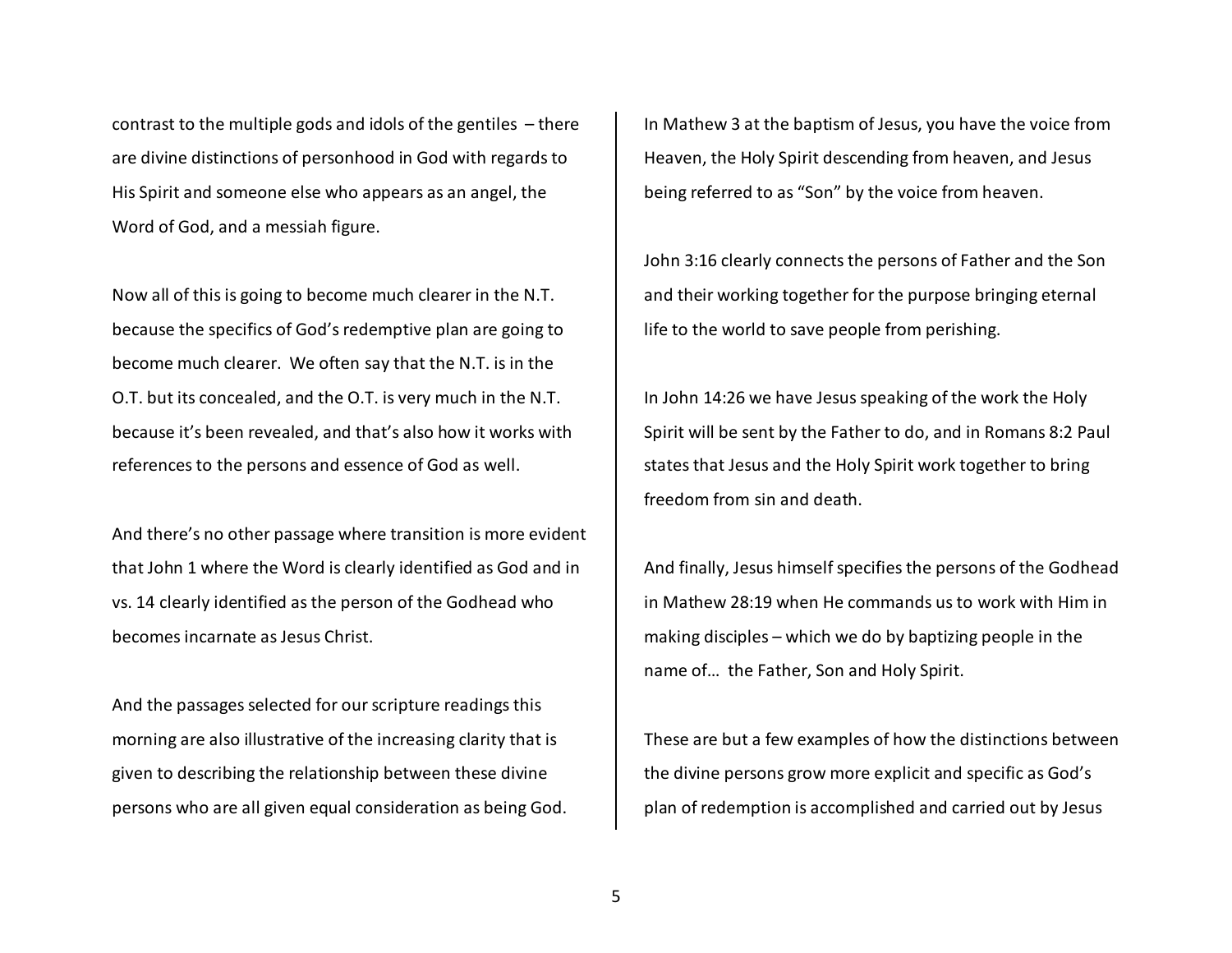and then passed on to the Church to be continued as we are empowered by the Holy Spirit.

So, even though the scriptures do not give us a doctrinal statement on the Trinity, there is clear evidence from both the O.T. and the N.T. that there is one God who exists in unity as three persons – a Tri Unity.

And from this scriptural starting point it has been the responsibility and work of the Church, guided and empowered by the Holy Spirit, to help believers correctly understand and speak about God as Trinity, which we should all be able to do since we are supposed to be baptized into the name of the Father, Son and Holy Spirit.

However, the irony is that while all Christians will say "Yes, of course God is Trinity, Father, Son and Holy Spirit" IF you were to asked to explain *how* God is Trinity, you would likely end up doing so incorrectly – perhaps using one of the classic heretical examples of God being like a shamrock, or God being like water which can take the form of liquid, solid or steam.

Now this is understandable in one sense because there is nothing in ALL of the creation that is similar to God's persons and His essence – because God is set apart from the creation, and while it is good and wonderful and amazing because He made it, He is absolutely beyond it and all it can do is simply point to Him – but it can't give us anything that is actually analogous to Him.

So the truth is that God's persons and essence are mind boggling and difficult to get our heads around – and even though its arguably the central defining feature of the Christian faith – most of us find it practically irrelevant in our daily Christian lives (apart from our three colors of spirituality tool) and some would even say that the effort required to speak of God correctly is better focused on something else like loving our neighbors.

Perhaps you've heard people say something to the effect of *"What does it matter if you can't accurately explain how the Father, Son and Holy Spirit are all God and yet three persons? Isn't it just more important that I love God and believe in*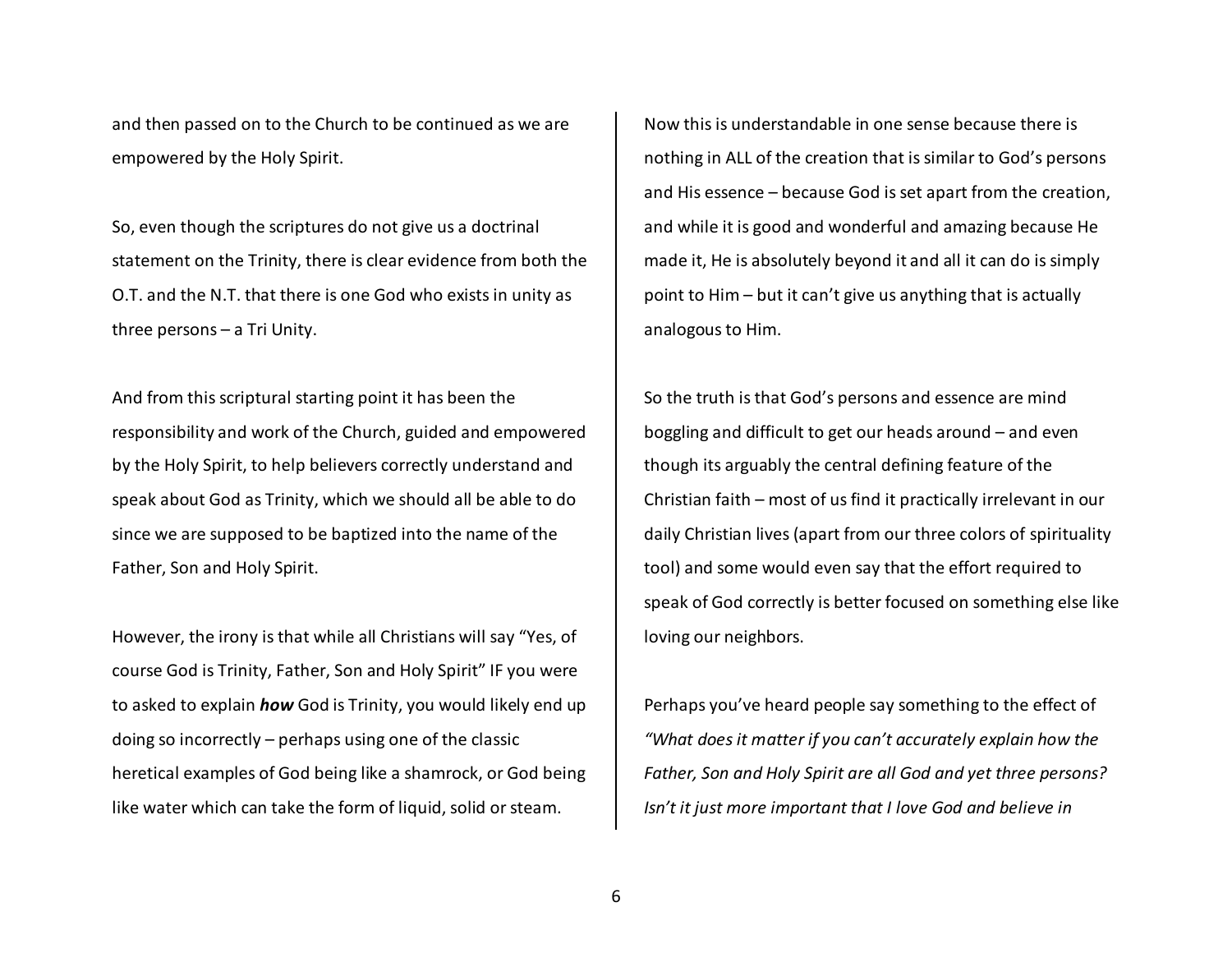*Jesus?"* Or perhaps this summarizes how you feel about trying to understand God as Trinity…

Well brothers and sisters, here's the third thing we need to learn about the Trinity. Knowing and understanding and being able to speak correctly about how God reveals Himself to us in the scriptures pleases and honors and glorified God!

Being concerned that God is spoken correctly of - shows that you truly desire to honor Him, that he's not an abstract concept, but that He's real, and you understand its pleasing to Him when we have spent time learning about Him, to understand what He reveals to us about Himself, and it is respectful of us to get it right when we talk about Him.

We need to realize how dismissive and arrogant it is to say things like *"don't bother with all that theology stuff about God, all those doctrinal details about the Trinity – what's most important about God is that He's Love! What's more important is that I love God…"* 

Brothers and sisters, I think you've learned enough about how great God and how expansive He is in ALL of His attributes… to know how offensive it is to reduce all of God's magnificence down to just one of His perfections like His Goodness, or to gloss over how much incredible detail is contained in each of His perfections and blur it all together with a vague notion such as love, that reflects more of our own sinfulness than it does God's perfection.

Put yourself in God's shoes for a moment – if that is even possible… but just consider for a moment; how would you feel if someone was speaking about you in such a simplistic dismissive reductionist way?

We're all unique people, complex and multi-faceted, fearfully and wonderfully made as Psalm 139:14 says. So we're more than a pretty face, we're more than just a worker on the job, we're more than a paycheck, we're more than the clothes we wear and the cars we drive right?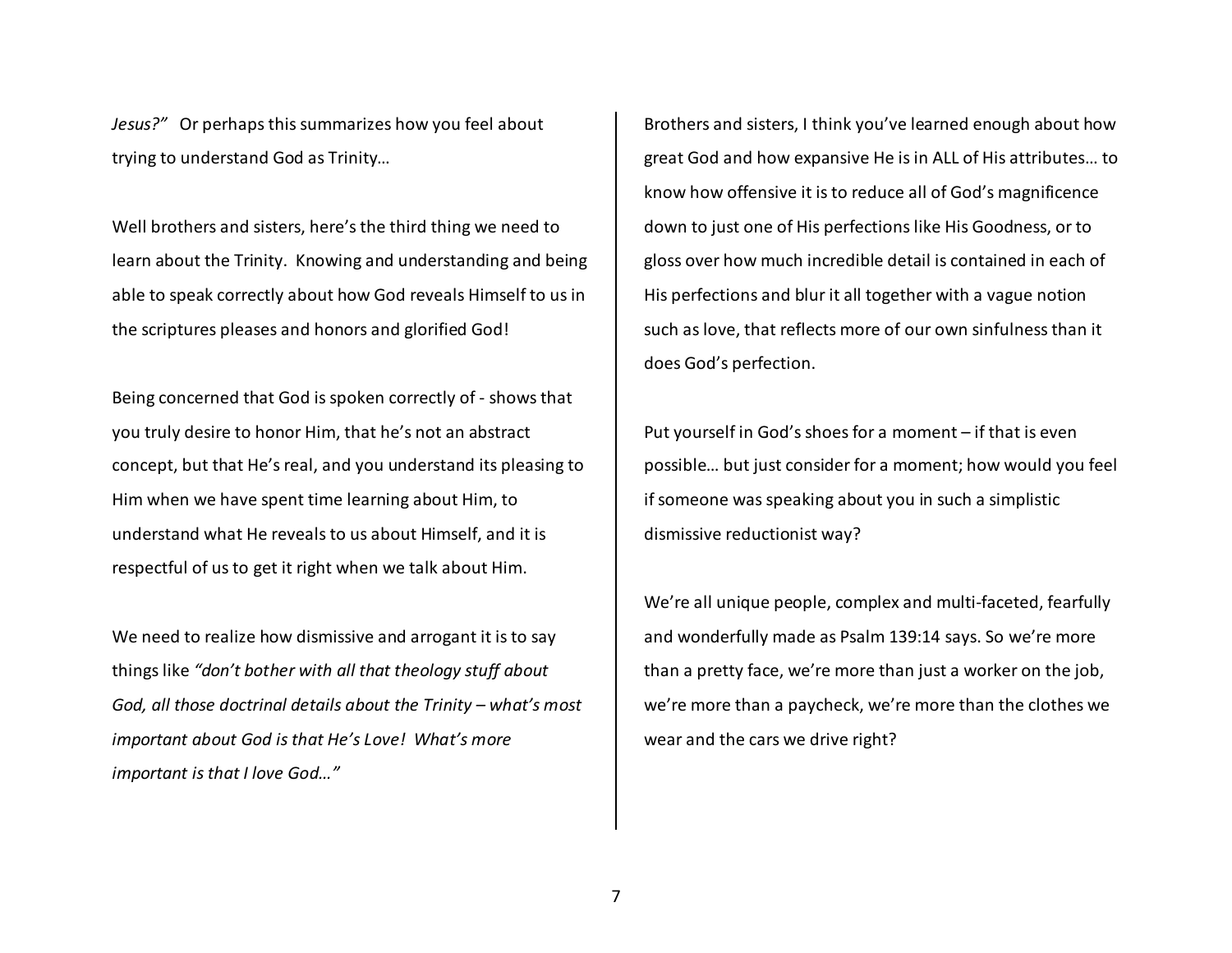And we expect that those who are in a relationship with us would take the time to get to know all about us and be able to speak correctly about us to other people.

You would not be impressed with me as your pastor if someone asked me about you what you were like and I replied *"Oh, yes I know so and so - they seem to be nice, glad to have them fill up a seat and put a donation in on Sundays!"* that's simplistic and reductionistic and it completely dismisses all the unique interesting things about you – and you'd be offended.

Brothers and sisters, its no different with God. Do you *want*to have a relationship with God? Then let's make it all about God, spend the time and put in the effort that is required to get to really know Him and be able to show that you know Him in how you talk about Him. He's definitely worth it!

So, let me share what we confess about how we know God's person and essence and how make sure that we're speaking accurately about Him.

There is in the Divine Being, one indivisible essence. As Deuteronomy 6:4 says "*Hear o Israel, Yahweh our God, Yahweh is one!"* and Isaiah 45:5 proclaims *"I am Yahweh, and there is no other; apart from me there is no God"* The very nature of God as self-existing and infinite means that the essence of God is one – for there can only be one such being.

Additionally there is no contradiction or conflict with God, there is no struggle to be faithful to Himself as is the source of all Law, He is one.

Anything that suggests there is another divine being apart from the One God is false, anything that would divide or separate the divine essence is false, God is one – unified in His essence and the only one who is God.

So, now that we've established that. We can say that in this Divine Being there are three persons, Father, Son and Holy Spirit. Now this state of existence is impossible for us to grasp experientially, and its extremely difficult for us to comprehend logically.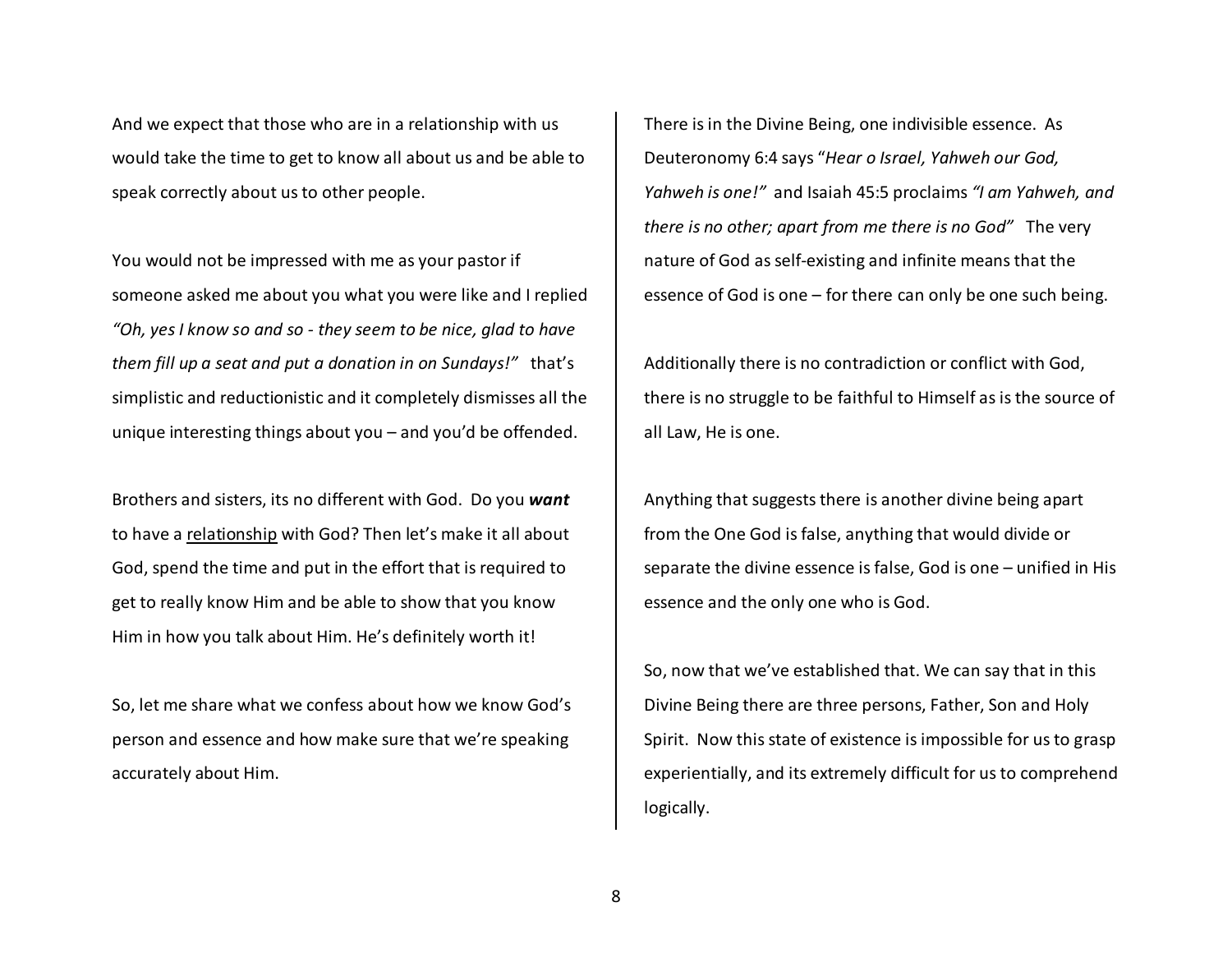But I think Louis Berkhof explains it well. *"Our experience teaches us that where you have a person there you also have a distinct individual essence. Every person is a distinct and separate individual, in whom human nature is individualized. But in God there are NOT three individuals alongside of and separate from each other – but personal self-distinctions within the Divine essence."* (Systematic Theology pg. 87)

What we have to guard against is speaking of or describing these persons in such a way that it would separate them so that there are three Gods, we don't want to do that – rather we need to described them in such a way to keep their distinctions as they share the same essence. So how do we do this?

We confess that the whole of the undivided essence of the Divine being belongs equally to the each of the three persons. So, in how we speak and especially in how we act, we must reflect that the Holy Spirit is just as much God as the Son is, and they are both no more or any less God than is the Father. In other words we can't have a favorite or preferred person of the Trinity, and treat them preferentially as God – they are all equally God.

However… We would not be taking all the scriptural evidence into account, and we would be blurring the clear distinction and relation of these persons if we did not acknowledge that while all equally God they are marked by certain and definite order. The Father is first, the Son is second and the Holy Spirit third. Thus, we know who are talking about if we are to say the 1st person of the Trinity or the 3<sup>rd</sup> person of the Trinity.

From scripture we know that the Father is neither begotten nor does He proceed eternally from the other persons. But the Son is eternally begotten of the Father and the Holy Spirit does proceed eternally from both the Father and the Son. Yet that does not in any way change their equality in the divine essence.

Thus there are certain personal attributes by which the persons are distinguished from each other within the Trinity in relation to each other. Generation belongs to the Father,

9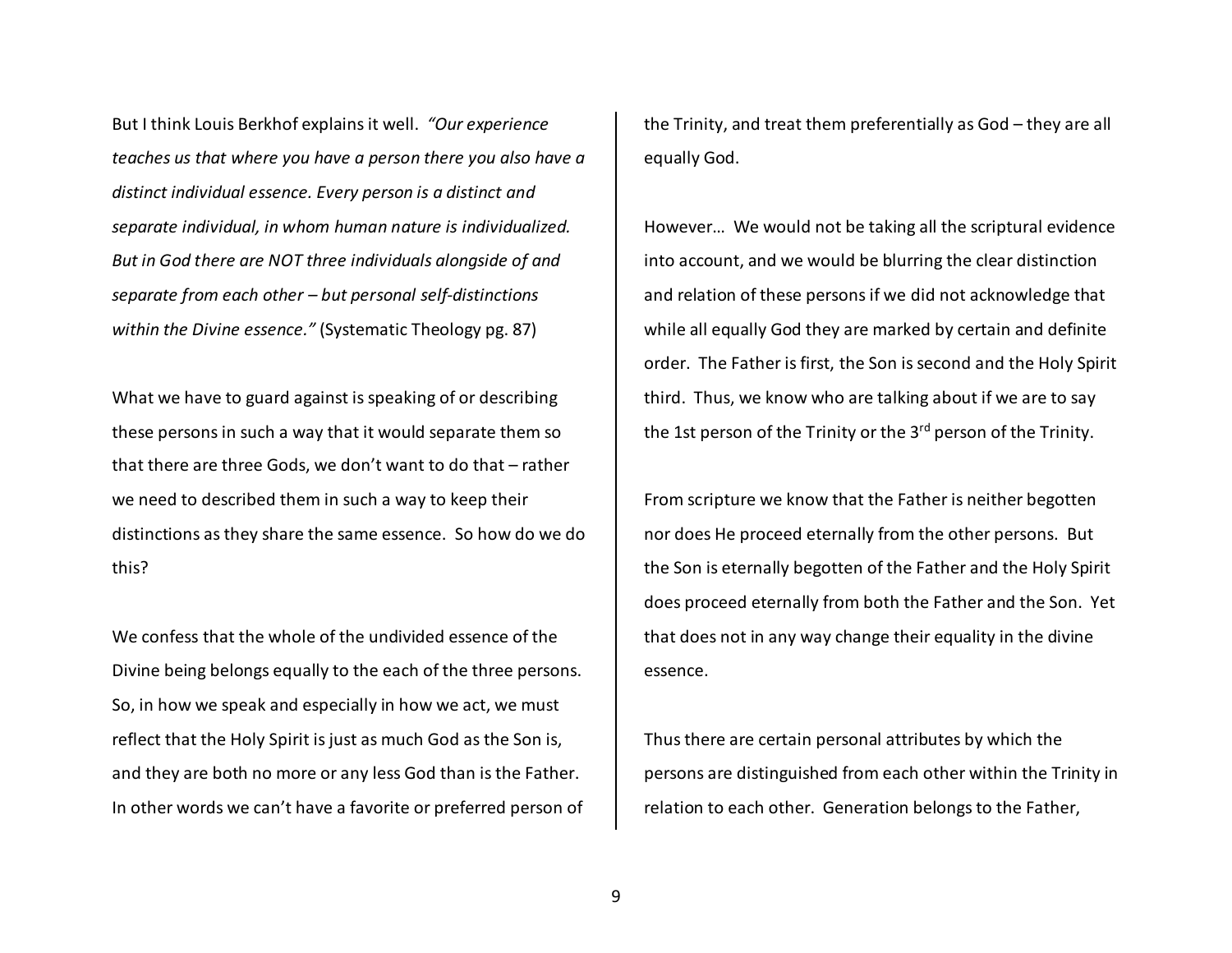making the Father – Father, belongs to the Son, and proceeding belongs to the Holy Spirit – these are their characteristics between each other that give distinction to their persons – without detracting from the one divine essence.

The work of the three persons of the Trinity also manifests outward, and thus to the Father primarily is given Creation (but through the Word with Spirit hovering over the water) to the Son is primarily given Redemption (but sent by the Father, and conceived by the Spirit) and to the Spirit is primarily given Sanctification (but sent by the Son from the Father) Always three in one and one in three.

Now I know this is a lot to take in and get our heads around, that's why is good to be reminded of it frequently and meditate on it bit by bit to really comprehend it. And I know you are capable of this – not only because The Spirit of God Himself dwells in you – and He knows Himself and can help you understand… but if y'all can tell me all about the MCU and how this whole multi-verse thing fits together and keep

track of all the story lines, plot twists and the heroes and their powers…

y'all can learn the guidelines about how to describe the nature of God and speak correctly about His being One in Three and Three in One.

And speaking correctly about God does not tame God, speaking correctly about the Trinity does not mean we've put God in neat little tidy box that makes it easy to understand Him and put Him in our pocket. In actually, it's the bad analogies about shamrocks, water or three-layer cakes which do that.

Following the guidelines about how speak correctly of God's persons and essence will always remind us and confront us with the truth that God's person and essence remain beyond our comprehension.

The essential nature and experience of God being three in one and one in three is beyond our ability to take it and make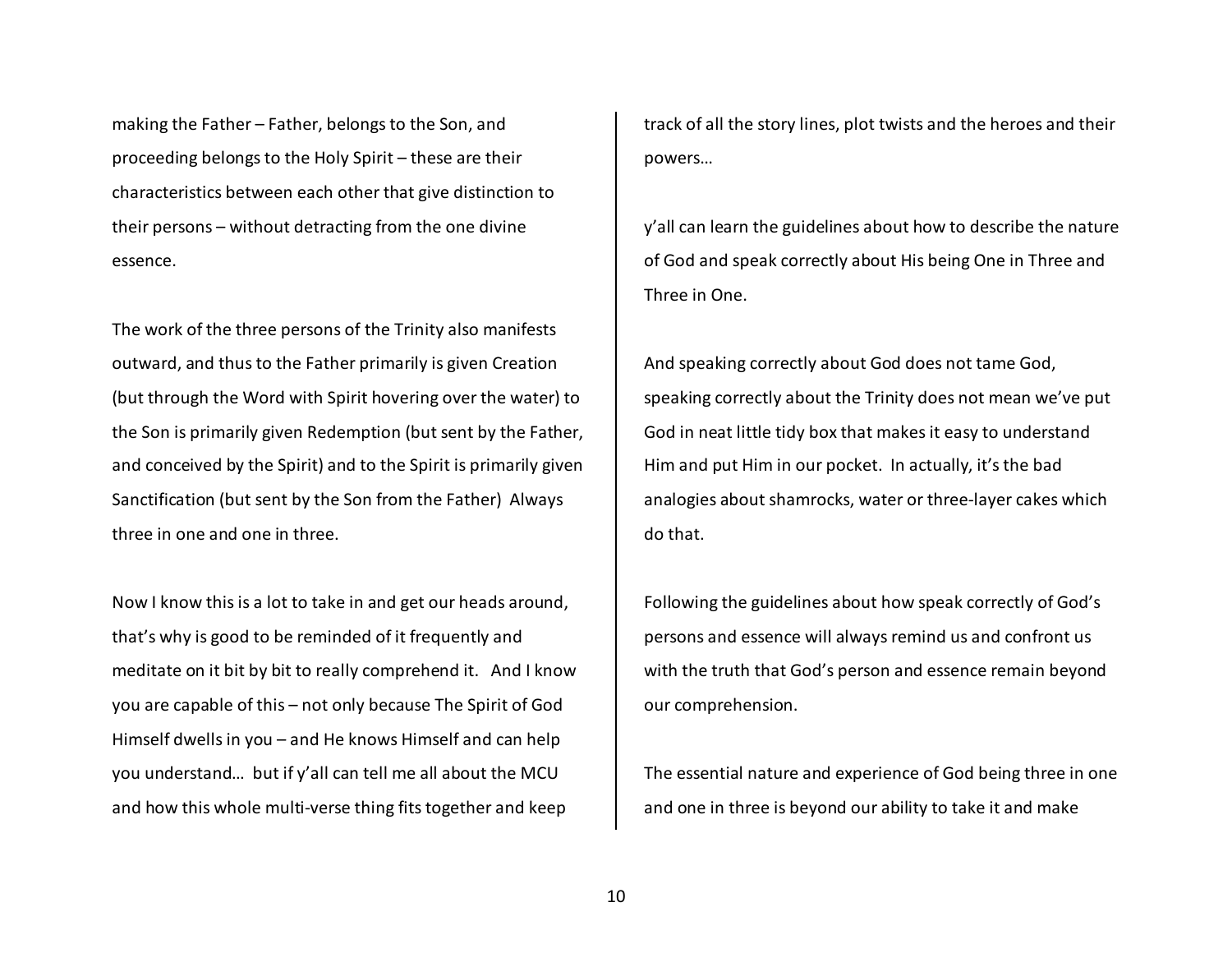intelligible. It is a mystery that we must humble ourselves and bow before… because its not about us – its about this amazing and mind blowing divine being of whom we confess "You are Father, You are Son, You are Holy Spirit… yet you are One… you must be God!" Amen!

Would you join me in proclaiming the Church's confession about the persons and essence of God from the Athanasian Creed.

That we worship one God in trinity and the trinity in unity, neither blending their persons nor dividing their essence.

- For the person of the Father is a distinct person,
- the person of the Son is another,
- and that of the Holy Spirit still another.
- But the divinity of the Father, Son, and Holy Spirit is one, their glory equal, their majesty coeternal.

What quality the Father has, the Son has, and the Holy Spirit has.

 The Father is uncreated, the Son is uncreated, the Holy Spirit is uncreated. The Father is immeasurable,

- the Son is immeasurable,
- the Holy Spirit is immeasurable.

 The Father is eternal, the Son is eternal, the Holy Spirit is eternal.

 And yet there are not three eternal beings; there is but one eternal being. So too there are not three uncreated or immeasurable beings; there is but one uncreated and immeasurable being.

Similarly, the Father is almighty, the Son is almighty, the Holy Spirit is almighty. Yet there are not three almighty beings; there is but one almighty being.

 Thus the Father is God, the Son is God, the Holy Spirit is God. Yet there are not three gods; there is but one God.

 Thus the Father is Lord, the Son is Lord, the Holy Spirit is Lord. Yet there are not three lords; there is but one Lord.

Just as Christian truth compels us to confess each person individually as both God and Lord, so it also forbids us to say that there are three gods or lords